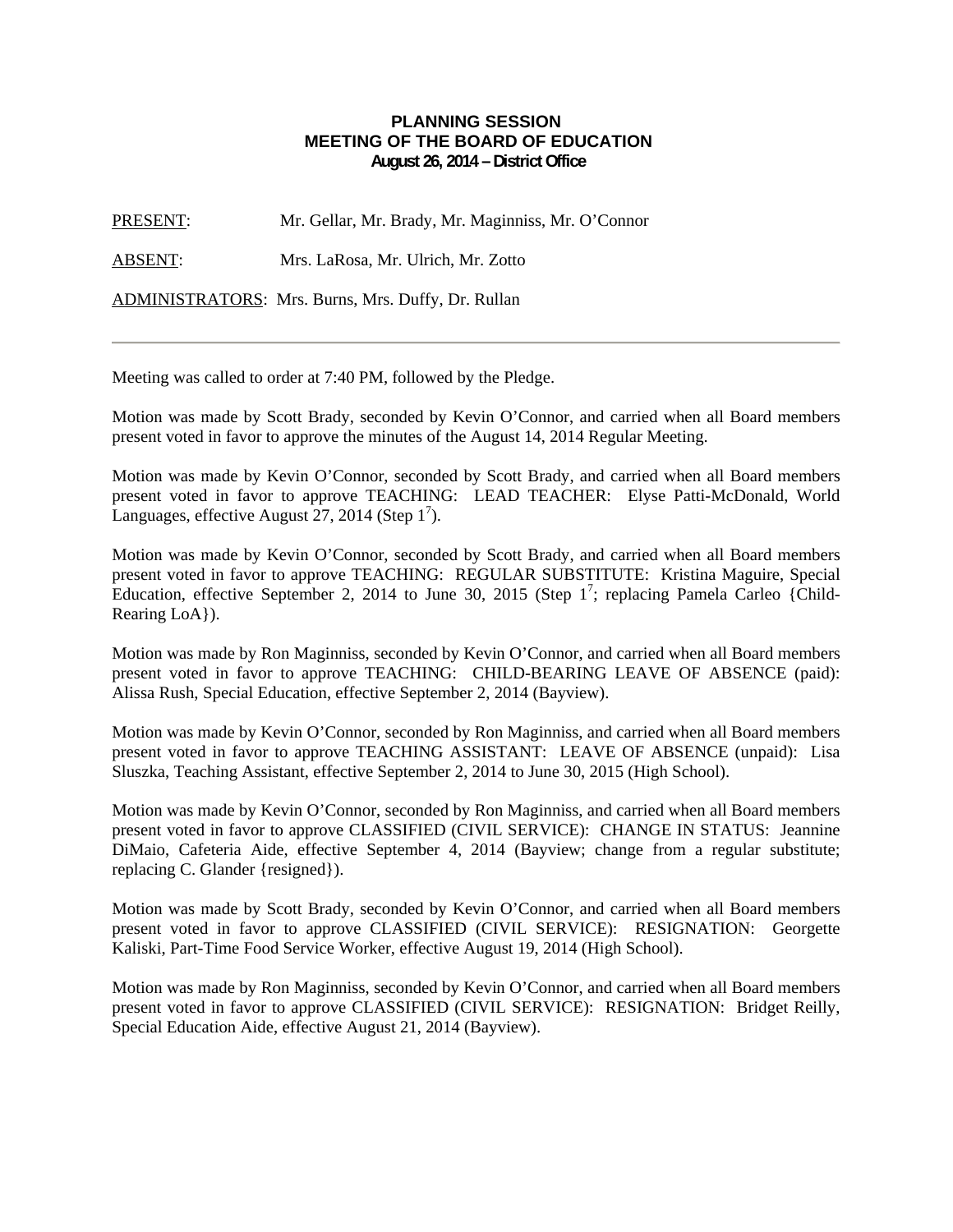Motion was made by Ron Maginniss, seconded by Kevin O'Connor, and carried when all Board members present voted in favor to approve CLASSIFIED (CIVIL SERVICE): SUBSTITUTE ASSISTANT COOK: Kelly Fryer, effective September 4, 2014.

Motion was made by Ron Maginniss, seconded by Kevin O'Connor, and carried when all Board members present voted in favor to approve CLASSIFIED (CIVIL SERVICE): SUBSTITUTE CLERICAL: (\$11.00 hr.): Kathi Hanrahan, effective September 4, 2014; Kristen Quinn, effective September 4, 2014.

Motion was made by Kevin O'Connor, seconded by Ron Maginniss, and carried when all Board members present voted in favor to approve CLASSIFIED (CIVIL SERVICE): SUBSTITUTE CUSTODIAN (\$9.75 hr.): Brian McKeon, effective August 27, 2014.

Motion was made by Scott Brady, seconded by Kevin O'Connor, and carried when all Board members present voted in favor to approve CLASSIFIED (CIVIL SERVICE): SUBSTITUTE FOOD SERVICE WORKER (\$9.75 hr.): Linda Kennedy, effective September 4, 2014.

Motion was made by Ron Maginniss, seconded by Kevin O'Connor, and carried when all Board members present voted in favor to approve CLASSIFIED (CIVIL SERVICE): SUBSTITUTE PARAPROFESIONAL (\$9.75): Deborah Acquaviva-Zisman, effective September 4, 2014; Colleen Benson, effective September 4, 2014; \*Ramona Buonadonna, effective September 4, 2014; Linda Butler, effective September 4, 2014; \*Maureen Henry, effective September 4, 2014; \*Julie Holub, effective September 4, 2014; \*Catherine LaMotte, effective September 4, 2014; \*Annmarie Maffetone, effective September 4, 2014.

Motion was made by Kevin O'Connor, seconded by Ron Maginniss, and carried when all Board members present voted in favor to approve: OTHER: AUDITORIUM TECHNICIANS 2014-2015: (School Functions - \$75 per event; Rental Functions - \$50 per hour): Beach Street: Arthur Machowicz.

Motion was made by Kevin O'Connor, seconded by Scott Brady, and carried when all Board members present voted in favor to approve: OTHER: INSTRUCTIONAL SWIM AND FAMILY SWIM PROGRAMS 2014-2015: SUPERVISOR (\$40 hr.): Jeremy Robertson, Head Supervisor; Bob Kollar; KristiLee Schubert-Hender; Jamie Storeoshenko; Karyn Storan. LIFEGUARD (\$10 hr.): Jack Berdolt; Tara Berdolt; Patrick Carter; Dan Cunningham; Andrew Cutrone; Chris Fioravanti; Nick Galeto; Robert Haedrich; Eric Harris; Sierra Koehler; Eric Kohlhoff; Chris Labriola; Louden Meringolo; Phoebe Meringolo; Kelly Parrett; Courtney Salatto; Christina Shaw; Eric Smith; Chris Whalen; Griffin Young.

Motion was made by Ron Maginniss, seconded by Kevin O'Connor, and carried when all Board members present voted in favor to approve: OTHER: PREFERRED SUBSTITUTE: Karyn Storan, Preferred Substitute (ISS), effective September 2, 2014 (\$159.49 per day; High School; replacing George Botsch).

Motion was made by Kevin O'Connor, seconded by Ron Maginniss, and carried when all Board members present voted in favor to approve: OTHER: SUBSTITUTE TEACHER (\$100 per diem): Bridget Reilly, effective September 2, 2014.

Motion was made by Kevin O'Connor, seconded by Ron Maginniss and carried when all Board members present voted in favor to adjourn to Executive Session at 8:44 PM for the purpose of discussing personnel, negotiations, and/or litigation.